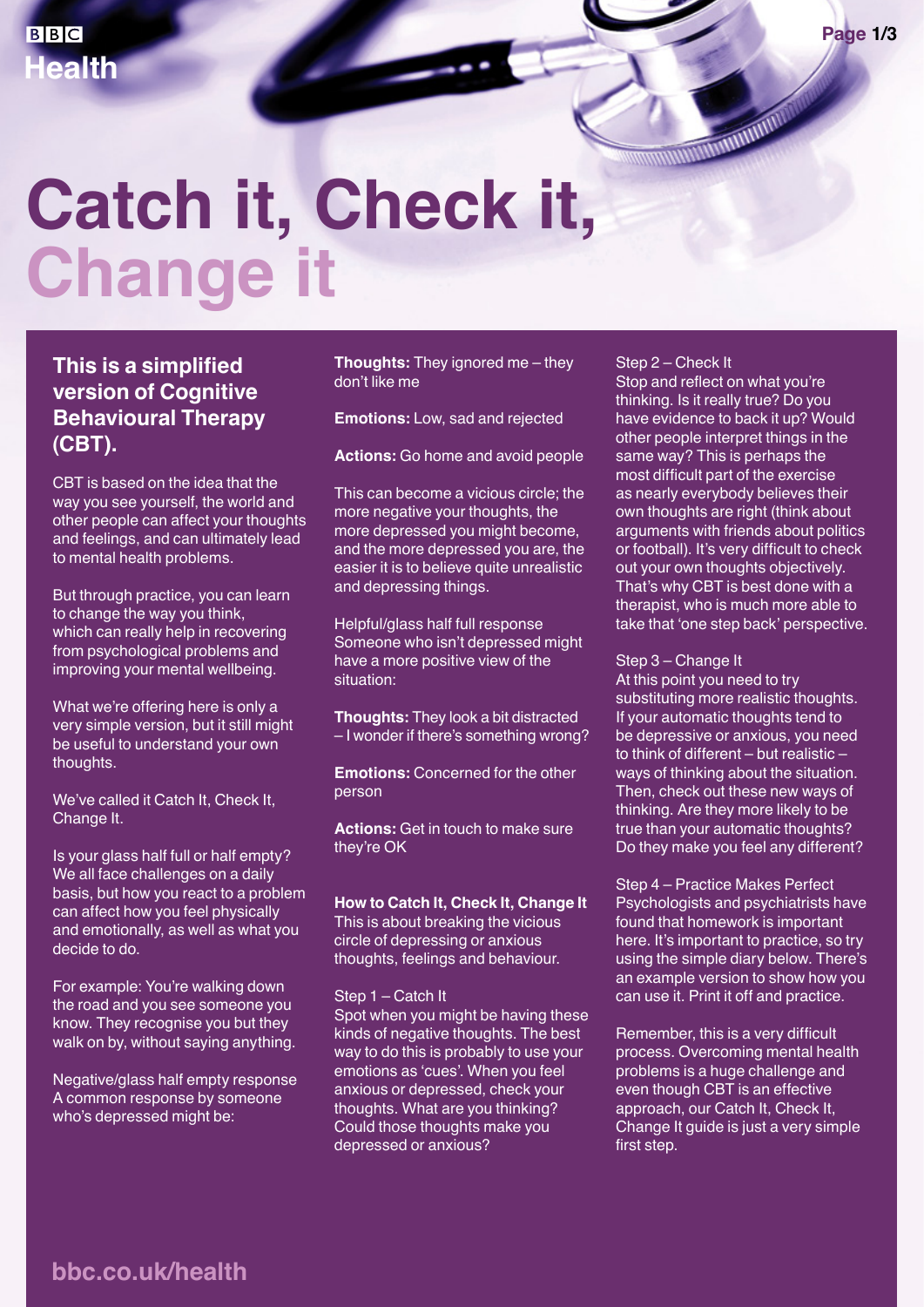# BBC **Health**

# **Example diary:**

| <b>When/Where</b> | <b>Event</b>                                                                                              | <b>Emotion</b>                  | <b>Automatic</b><br>thoughts                                                                                               | <b>Rational</b><br>response                                                                                                                                                                                                                                                                                                                                                                                       |
|-------------------|-----------------------------------------------------------------------------------------------------------|---------------------------------|----------------------------------------------------------------------------------------------------------------------------|-------------------------------------------------------------------------------------------------------------------------------------------------------------------------------------------------------------------------------------------------------------------------------------------------------------------------------------------------------------------------------------------------------------------|
| Monday<br>at work | My manager<br>points out my<br>mistakes at<br>work so I<br>immediately start<br>to make more<br>mistakes! | <b>Anxious and</b><br>depressed | I think she<br>secretly dislikes<br>me and is trying<br>to undermine<br>my job I'm<br>convinced she's<br>going to fire me. | Well all bosses,<br>even good<br>ones (perhaps<br>especially good<br>managers)<br>sometimes point<br>out mistakes. I<br>do recognise I<br>got some things<br>wrong, and she<br>was quite polite<br>about it. She<br>criticises other<br>people a lot more<br>than me and<br>criticises me a lot<br>less than other<br>managers l've<br>worked for she<br>always tells me<br>she's pleased with<br>my performance. |

# **bbc.co.uk/health**